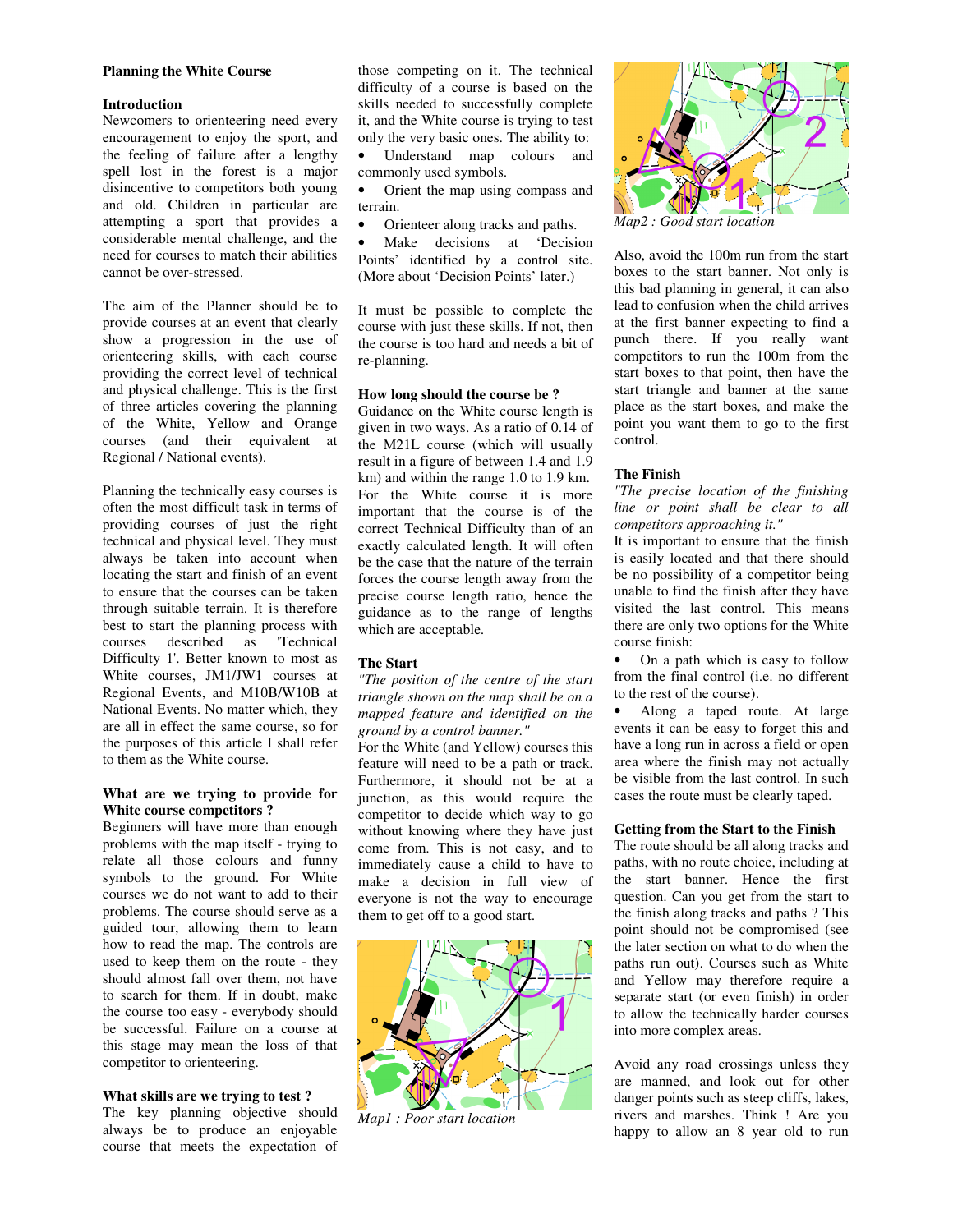alone along the route you have given them ?

## **Decision Points**

What is a Decision Point ? *"A Decision Point is a point at which you can no longer continue in the same direction, for example being required to turn right at a path junction."*

The White course requires a control at every Decision Point. i.e. there are no junctions to negotiate between the controls.



*Map3 : Decision Point - Control 3 needed - turning right at a T junction* 



*Map4 : Decision Point - Control 4 needed - turning right off a path*

Continuing along a large track, with a small path going off to one side, is not a Decision Point as it does not require a change in direction. You may choose to put a control there depending on the distance between the previous and next controls, but it is not absolutely necessary.



*Map5 : Not a Decision Point - Control not needed - straight along a major track with a small path junction off* 



*Map6 : Not a Decision Point - Control not needed - straight along a major path with a small path crossroads*

For White courses I would extend the basic definition to include "or where the competitor might think they have to change direction". Hence, when a small path crosses a large track and the route goes straight on always put a control there to avoid any possible confusion. Similarly, at a junction of two major paths a control is recommended as a reminder to check the map.



*Map7 : Decision Point - Control 7 needed - straight along a small path where it crosses a large track* 



*Map8 : Decision Point - Control 8 needed - junction of two major tracks*

#### **Control Sites**

How many controls should there be ? Controls should be reasonably close together (200m maximum), which means a typical White course will have probably 10 to 15 controls on it. As well as a control at every Decision Point - path and track junctions and crossings - where else should there be

controls ? A 200m track run between Decision Points becomes much more interesting if you have to stop at a control en-route. So use any other features that don't require leaving the path such as bridges, gates, even a path bend, to break up what would otherwise be a boring run along a track. (This also gives a bit of variety to the control descriptions.)

#### **What happens when the paths run out ?**

It is inevitable that on some areas at some point the paths just won't join up to make a nice course. So what options are there ?

• A taped route across a piece of forest - either continuous tape, which is easy to follow; or streamers hanging from branches, which are not always as easy to see (don't forget the competitors may only be small). Details of taped routes (and how they are marked) should always be included in the final details and on the control descriptions.

In open areas walls and fences on the map will often have paths down the side of them, even if they aren't on the map. These may connect path networks together. With care these can be used. However, if you are going to use these, do provide information in the final details and on the control descriptions.

#### **Location of the banner at the control** A few things to think about here.

• Consider the child's eye view of the banner. Can they see it clearly from their height ? (Try kneeling down for a child's eye view of the world). And if they can see it, can they reach the punch / box without treading through nettles or brambles ?

• As mentioned earlier, the course should serve as a guided tour along the paths. The location of the control banner and punches should automatically guide competitors onto the right path for the next leg by being positioned in the direction of the next control.